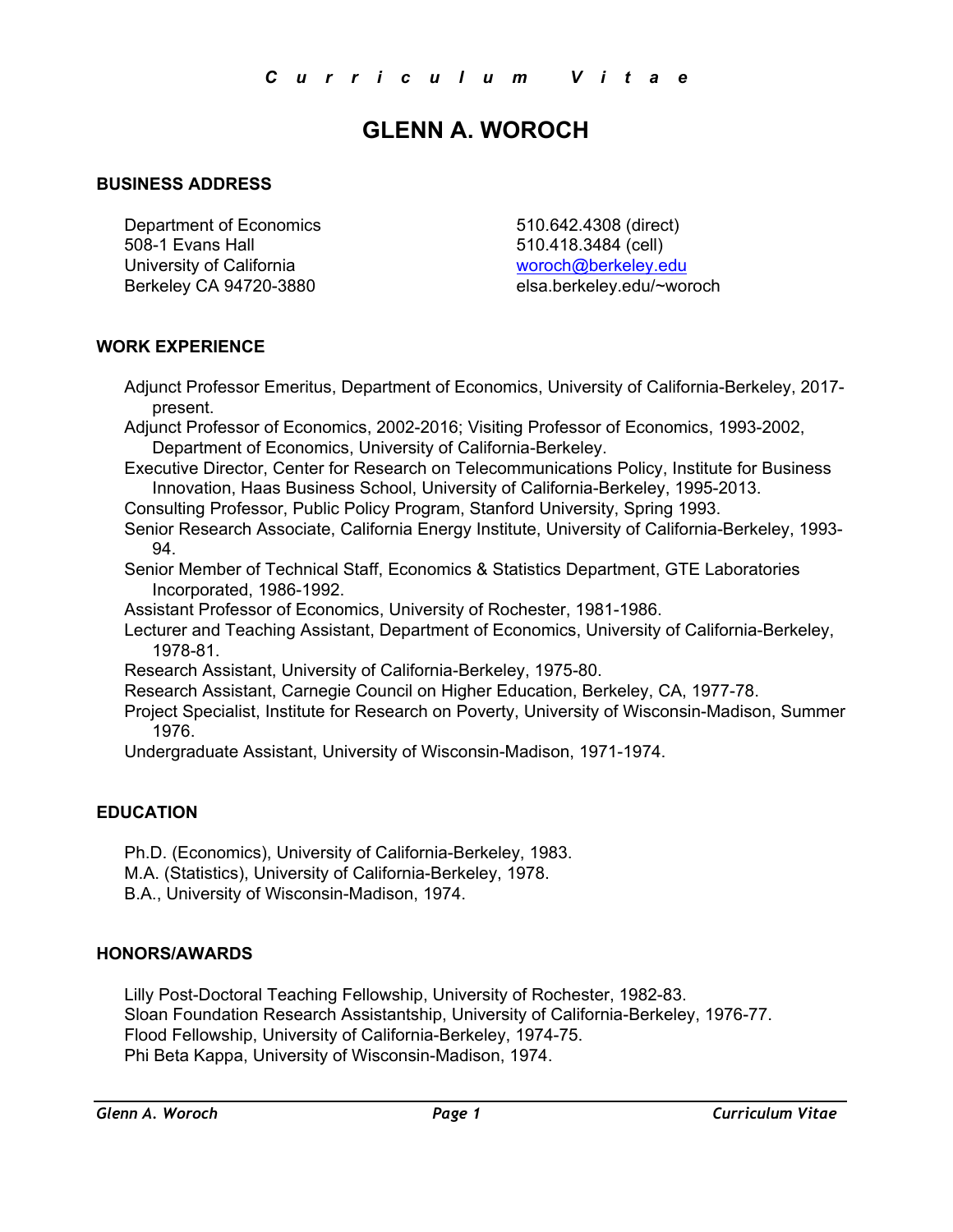#### **KEYNOTE ADDRESSES**

- *A Behavioral Approach to Telecoms Regulation,* CMT 3rd annual conference, Barcelona, Spain, November 2010.
- *Merger in a Bidding Market,* Competition Policy Forum, ZEW, Mannheim Germany, June 2010. *The Future of Voice,* International Telecommunications Union, Geneva, Switzerland, January 2007*.*
- *Demand, Competition and Regulation of Fixed and Mobile Services: Lessons from the U.S. and Korean Experiences*, KIET-KT International Seminar, Seoul Korea, August 2001.

## **PROFESSIONAL ACTIVITIES**

Senior Policy Scholar, Georgetown Center for Business and Public Policy, 2011-present. Member, Editorial Board, Telecommunications Policy, 2008-2018. Member, Advisory Editorial Board, Journal of Regulatory Economics, 1988-2002. Member, Editorial Board, Information Economics & Policy, 1990-1996. Member, Board of Directors, *International Telecommunications Society*, 1987-2011. Conference organizer, *Center for Research on Telecommunications Policy*, Berkeley, June 1997, October 2000, October 2004 and April 2010; *Mobile Money*, October 2013 Berkeley. Conference program organizer, *National Broadband Summit*, Washington DC, October 2001; *Center for Research on Telecommunications Policy*, Evanston, IL, May 1996; *Strategic Alliance Symposium*, Boulder, CO, January 1995; *International Telecommunications Society*, Cambridge, MA, July 1988 and Tokyo Japan, June 2010. Session organizer, *Western Economic Association International Conference*, Lake Tahoe, June

1993; *International Telecommunications Society*, Cannes, June 1992, Berlin, September 2004, Tokyo, June 2010 ; *19th Telecommunications Policy Research Conference*, Solomon Island, MD, September 1991; *American Economic Association*, New York, December 1988.

Referee for professional journals:

Journal of Economic Literature Journal of Industrial Economics Journal of Law & Economics J. of Law, Economics & Organization J. of Policy Analysis & Management Journal of Public Economics Journal of Regulatory Economics **Telecommunications Policy** Telecommunications Systems **Transportation Science Utilities Policy** Zeitschrift fur National Ekonomie

Reviewer, National Science Foundation, RAND Corporation, MacMillan Publishing, Prentice-Hall, MIT Press, Oxford University Press.

Member, *American Economic Association*, *International Telecommunications Society*, *American Bar Association*, *Industrial Organization Society*.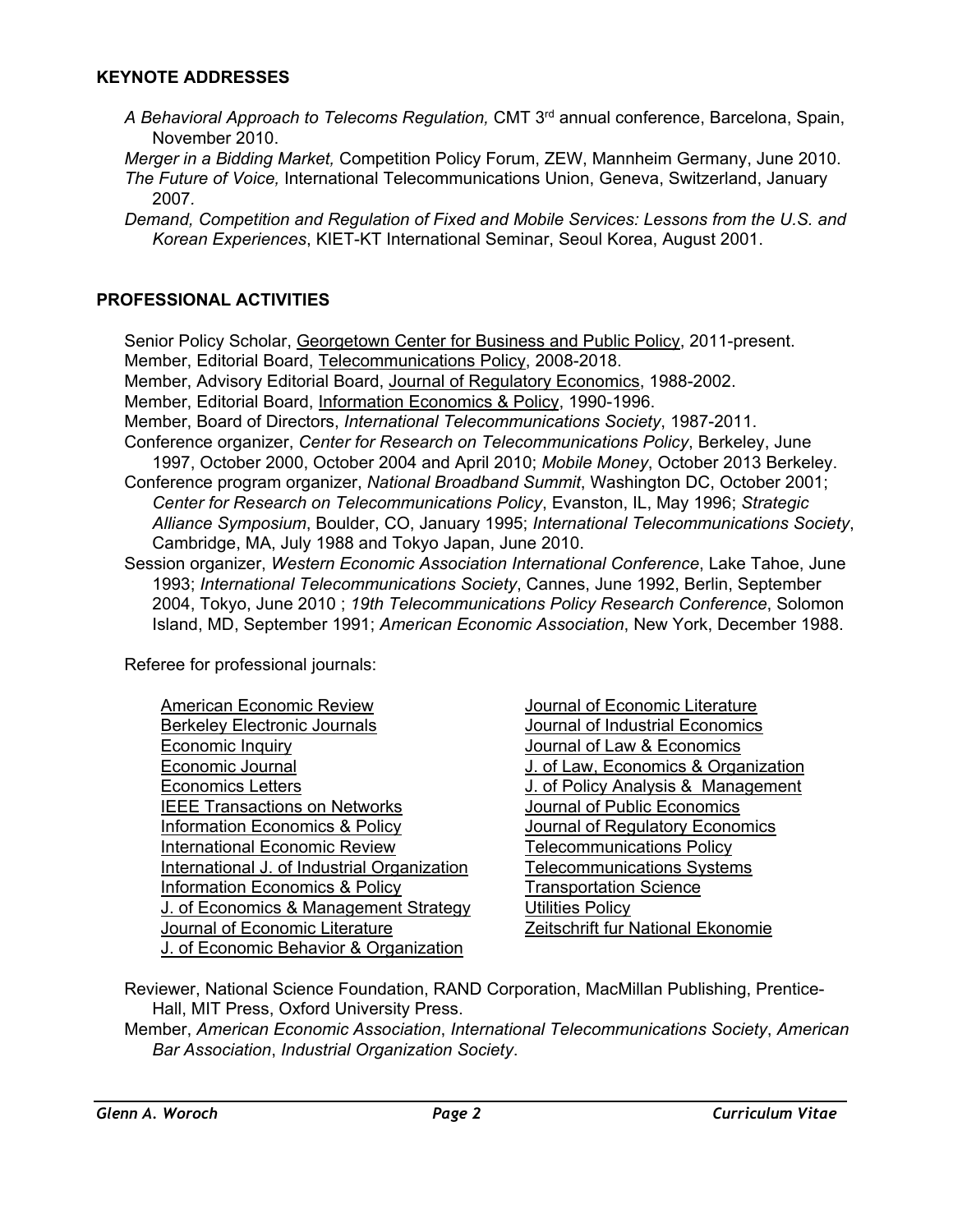## **EXTRAMURAL ACTIVITIES**

Advisor, Office of Policy, Planning and Analysis, U.S. Department of Energy, 1985-86. Member of the California Public Utility Commission's Incremental Cost Task Force, 1988-89. Member of the *National Science Foundation*'s Information Infrastructure Forum, 1994. Consultant to the Office of Technology Assessment, U. S. Congress, 1994. Member, Deloitte & Touche, eBusiness Strategy Brain Trust, 2000-2002. Principal, The Brattle Group, 2004-2008. Senior Adviser, The Brattle Group, 2008-present.

Senior Consultant, Compass Lexecon, 2008-present.

## **JOURNAL ARTICLES**

- *Spectrum Concentration and Performance of the U.S. Wireless Industry,* Review of Industrial Organization, 2019.
- *From Universal Service to Universal Connectivity (with Jeffrey Macher, John Mayo and Olga Ukhaneva),* Journal of Regulatory Economics 2017.
- *Social Learning about Environmental Innovations: Experimental Analysis of Adoption Timing (with Julian Jamison and David Owens),* Strategic Behavior & the Environment*,* 2017, 17, 135-178.
- *The Effect of Prices on Fixed and Mobile Telephone Penetration Using Price Subsidies as Natural Experiments* (with Michael Ward), Information Economics & Policy, **22:1**, January 2010.
- *Competition for Exclusive Customers: Equilibrium and Welfare under One-Part and Two-Part Pricing* (with James Reitzes), Canadian Journal of Economics, September 2008.
- *The Demographics of the Do-Not-Call Registry (with Fredrik Wallenberg and Hal Varian), IEEE* Security & Privacy*, December 2004.*
- *Going Mobile: Substitution between Fixed and Mobile Access*, Telecommunications Policy, **27** (2003), 457-476.
- *Open Access Rules and The Broadband Race*, Michigan State University-Detroit College of Law Review, 2002.
- *Monopoly Pricing with Network Externalities*, (with Luis Cabral and David Salant), International Journal of Industrial Organization, **17:2**, February 1999, 199-214.
- *Facilities Competition and Local Network Investment: Theory, Evidence and Policy Implications*, Industrial and Corporate Change, **7:4**, December 1998.
- *Regulatory Pricing Rules to Neutralize Network Dominance*, (with Nicholas Economides and Giuseppe Lopomo) Industrial and Corporate Change, **5:4**, December 1996, 1013-1028.
- *Microsoft Plays Hardball: Use of Nonlinear Pricing and Technical Incompatibility to Exclude Rivals in Operating Software*, (with Kenneth Baseman and Frederick Warren-Boulton), Antitrust Bulletin, **XL:2**, Summer 1995, 265-315.
- *Economics of Intellectual Property Protection for Software: The Proper Role for Copyright*, (with Kenneth Baseman and Frederick Warren-Boulton) StandardView, **2:2**, June 1995.
- *Current Copyright Protection Can Make Economic Sense*, (with Kenneth Baseman and Frederick Warren-Boulton), The Computer Lawyer, **12:2**, February 1995.
- *Trigger Price Regulation* (with David Salant), Rand Journal of Economics, **23:1**, Spring 1992, 29-51.
- *Crossing Dupuit's Bridge Again: a Trigger Policy for Efficient Investment in Infrastructure* (with David Salant), Contemporary Policy Issues, **IX**, April 1991, 101-114.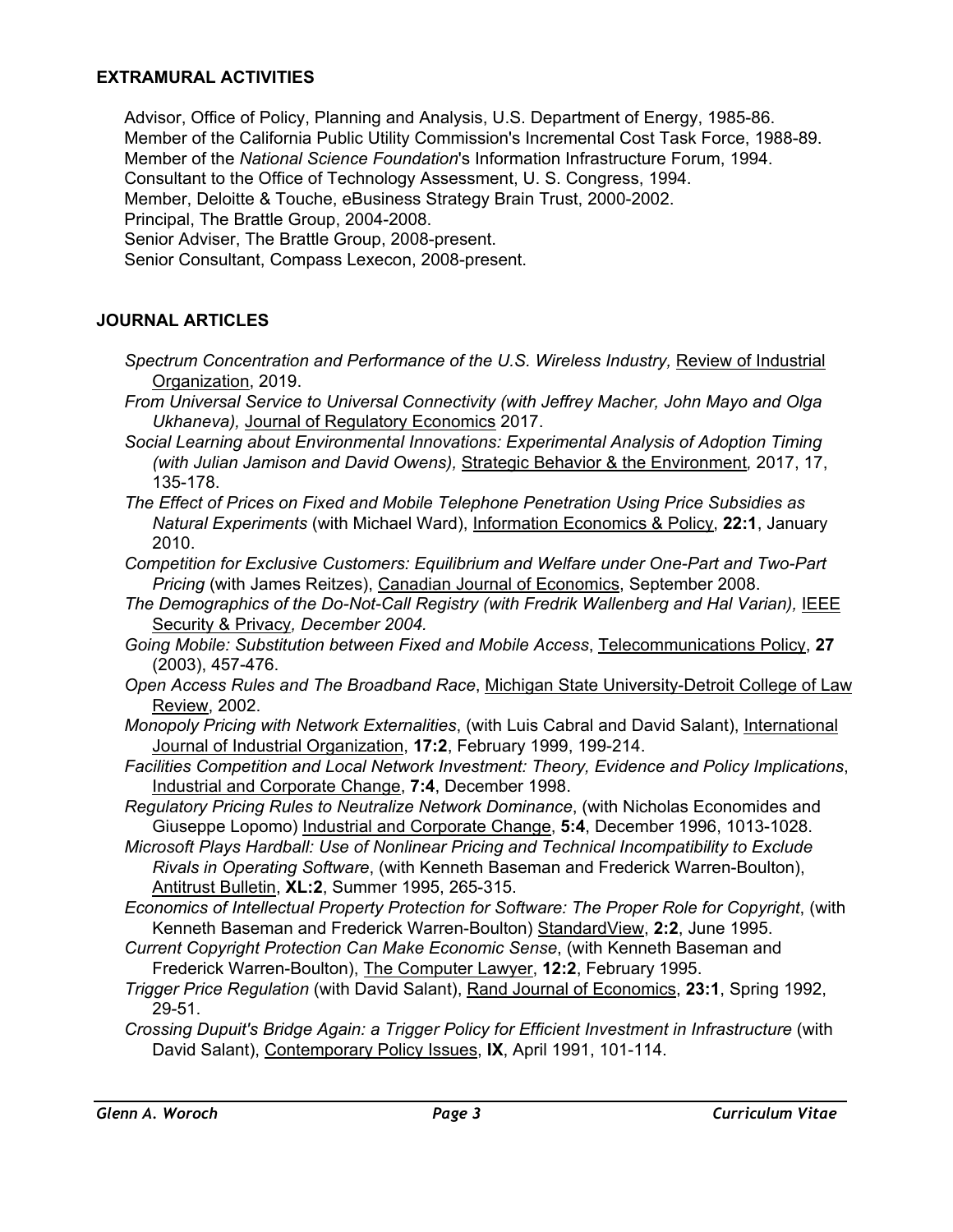## **JOURNAL ARTICLES (Cont'd)**

- *Regulatory Risk, Investment, and Welfare*, Review of Industrial Organization, **3:3**, May 1988, 75-99.
- *Second-best Pricing with Upstream Distortions*, Economics Letters, June 1985.

## **BOOK CHAPTERS & CONFERENCE PROCEEDINGS**

- *Introduction to Special Issue on Wireless Innovation (with John Mayo) in Information Economics* & Policy, **22:1**, January 2010.
- *Strategic Commitments and the Principle of Reciprocity in Interconnection Pricing*, (with Nicholas Economides and Giuseppe Lopomo), published in: The Economics of Digital Markets, edited by Gary Madden, 2008.
- *Open Access Rules and Equilibrium Broadband Deployment,* Frontiers of Broadband, Electronic and Mobile Commerce, edited by Gary Madden and Russel Cooper, Physica-Verlag, 2004.
- *Local Network Competition*, chapter in Handbook of Telecommunications Economics, Martin Cave, Sumit Majumdar and Ingo Vogelsang, editors, Elsevier Publishing, 2002.
- *Local Telephone Service: A Complex Dance of Technology, Regulation and Competition*, (with Ingo Vogelsang) in Industry Studies, 2<sup>nd</sup> Edition, edited by Larry Duetsch, M. E. Sharpe, 1998.
- *Exclusionary Behavior in the Market for Operating System Software: the Case of Microsoft*, (with Kenneth Baseman and Frederick Warren-Boulton), in Opening Networks to Competition: The Regulation and Pricing of Access, edited by David Gabel and David Weiman, Kluwer Academic, 1997, 221-238.
- *Introduction to Special Issue on Telecommunications*, (with Michael Katz) in Industrial and Corporate Change, **6:4**, December 1997.
- *Turning the Cables: Economic and Strategic Analysis of Cable Entry into Telecommunications*, in Globalism and Localism in Telecommunications, edited by Eli Noam, Elsevier Science, 1996.
- *Promoting Capital Improvements by Public Utilities: a Supergame Approach*, (with David Salant), Economic Theory & International Trade: Essays in Honor of John Trout Rader III, W. Neuefeind and R. Reizman (editors), Springer-Verlag, 1992, 445-461.
- *Economics of Bypass in a Simple Model of the Telephone System, Proceedings of the 15<sup>th</sup>* Annual Telecommunications Policy Research Conference, edited by Edward Zajak, ERIC Reports, 1987, 68-96.

## **BOOK REVIEWS**

- *Networks, Infrastructure and the New Task for Regulation*, (edited by Werner Sichel and Donald Alexander, University of Michigan Press, 1996), reviewed in Journal of Economic Literature, **XXXV**, September 1997, 801-803.
- *Regulation and Markets* (by Daniel Spulber, MIT Press, 1989), reviewed in Journal of Regulatory Economics, December 1989, 1409-1412.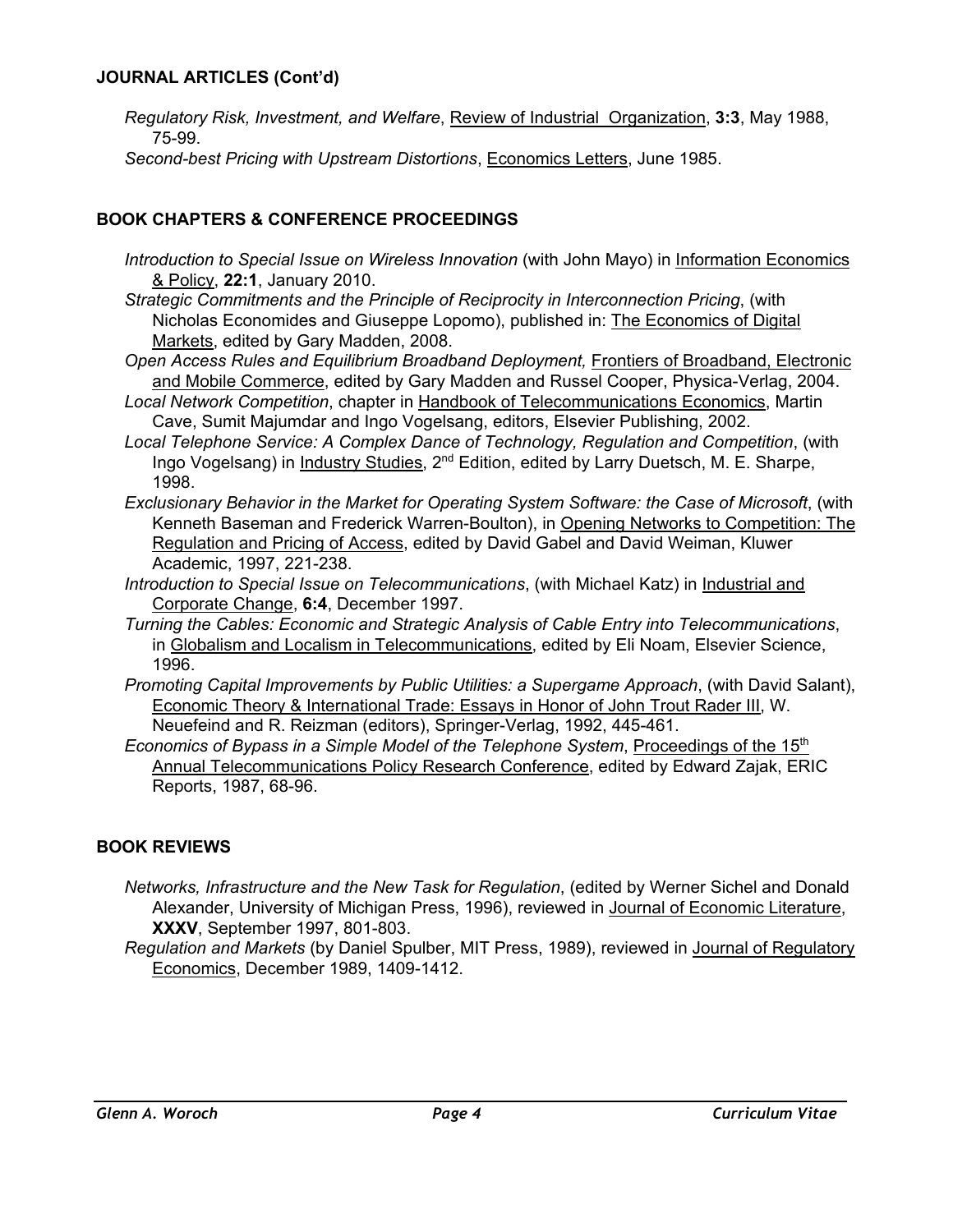## **COMPLETED RESEARCH PAPERS**

*Demand in a Portfolio-Choice Environment: The Evolution of Telecommunications Demand* (with Jeffrey Macher, John Mayo an Olga Ukhaneva), July 2012.

*Merger in a Bidding Market: Quantifying the Unilateral Effects* (with Richard Gilbert), April 2010. *Diffusion with Dueling Platforms: Technology Spillovers in the Cable-Telco Broadband Race* 

(with Armando Levy), June 2008.

*Input Quality Sabotage and the Welfare Consequences of Parity Rules* (with James Reitzes), October 2006.

*Who Sign Up for the Do-Not-Call List?* (with Hal Varian and Fredrik Wallenberg), April 2004.

- *Usage Substitution Between Fixed and Mobile Telephony in the U.S.* (with Michael Ward), April 2004.
- *Demand, Competition and Regulation of Fixed and Mobile Services: Lessons from the U.S. and Korean Experiences*, December 2001.
- *Competition's Effect on Investment in Digital Infrastructure*, May 2000.
- *Interconnection and Foreclosure of Network Competition* (with Nicholas Economides), April 1996.
- *Benefits and Pitfalls of Network Interconnection* (with Nicholas Economides), New York University Stern School Working Paper EC-92-31, November 1992.
- *Straws in the Bottleneck: a Proposal for Efficient Provision of Essential Facilities*, (with Frederick Warren-Boulton and John Woodbury) June 1992.
- *Technology, Regulation, and the Emergence of Competitive Access Providers*, October 1991.
- *Competitive Entry into the Local Exchange: Survey of Strategic Models and Econometric Tests*, appeared as Rand Paper P-7644, May 1990.
- *On the Stability of Efficient Networks: Integration vs. Fragmentation in Communications and Transportation*, July 1990.

*Efficiency and Sustainability of the Telephone Network with Potential Bypass*, September 1989.

- *Dividing a Sunk Cost: a Bargaining Approach to Regulatory Treatment of Powerplant Cancellations*, July 1989.
- *Lumpy Investment, Capital Recovery, and Rate Shock: Comparing Rate of Return Regulation with Price Caps*, GTE Laboratories Technical Note 879.3, November 1989.
- *Credible Price Control*, GTE Laboratories Economics Working Paper 88-1, February 1988, revisions requested, Journal of Regulatory Economics.
- *On Pricing with Lumpy Investment: Two Problems of Boiteux*, University of Rochester, Department of Economics Working Paper, November 1987.
- *Long-term Regulatory Contracts*, University of Rochester, Department of Economics Working Paper, January 1986.

## **GOVERNMENT REPORTS**

- *The Evolving Structure of the U.S. Wireless Communications Industry*, prepared for Office of Technology Assessment, U.S. Congress, December 1994.
- *A Primer on Rate Design with Imperfect Knowledge*, prepared for the Office of Policy, Planning, and Analysis, U. S. Department of Energy, July 1985.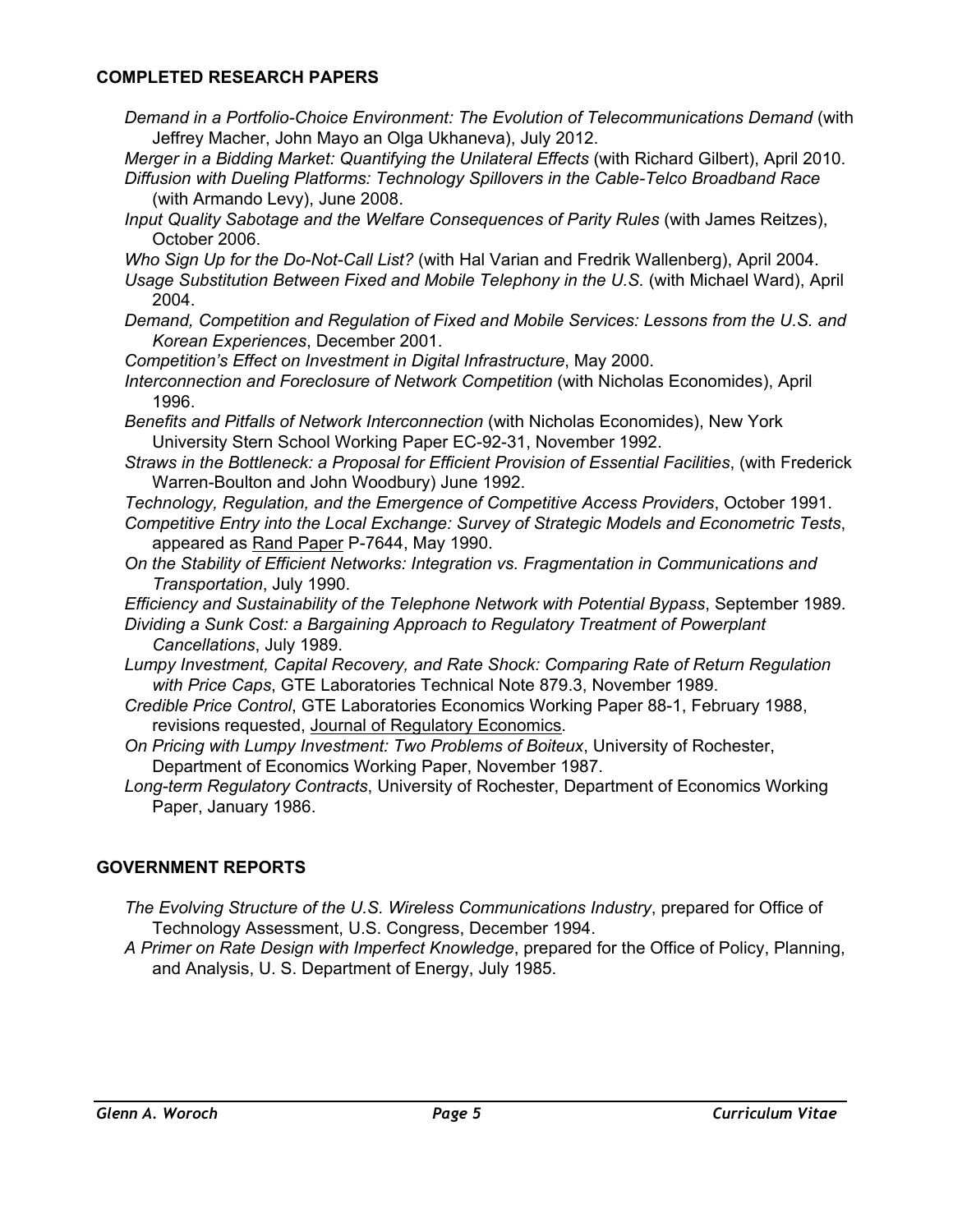## **MISCELLANEOUS CORPORATE & CONSULTING REPORTS**

- *The New Economics of the Cable Television Industry*, prepared for Arthur Andersen Economic Consulting, April 1993.
- *Cable Entry into Telecommunications: Alternate Access Services*, GTE Laboratories Technical Correspondence TC-0188-08-92-419, September 1992.
- *Deployment of Urban Fiber Rings by LECs and Caps: the Record to Date*, (with Frederick Kinzler and L. Keta Ruiz) GTE Labs Technical Correspondence TC-0189-08-92-419, August 1992.
- *GTE's Capital Investment Profile: an Empirical Assessment*, (with L. Keta Ruiz) GTE Laboratories Technical Correspondence 0180-03-92-419, March 1992.
- *Deploying Telecommunications Technologies on Time: Challenges and Opportunities for Policymakers*, GTE Labs Technical Correspondence TC-0164-09-91-419, Sept. 1991.
- *Are Two Regulators Better than One? Economics of Dual Regulation of Telecommunications*, GTE Laboratories Technical Correspondence 0136-01-91-419, November 1990.
- *A Model of Entry by Alternative Local Carriers: I and II*, GTE Laboratories Technical Correspondences 0132/0133-01-91-419, November 1990.
- *Consistent Pricing of Access to a New Network Service*, GTE Laboratories Technical Note 879.6, October 1989.

# **SELECTED REGULATORY AND PUBLIC POLICY FILINGS**

- The Costs of the ITC Downstream Exclusion Order to the U.S. Economy, a report submitted to the U.S. Trade Representative, (with Daniel McFadden), July 2007.
- *Brief Amicus Curiae*, U.S. Supreme Court in Lotus v. Borland, (with Joseph Farrell), December 1995.
- Affidavit and Reply Affidavit, Motion of Bell Atlantic, BellSouth, NYNEX, and Southwestern Bell to Vacate the Modification of Final Judgment, Civil Action 82-0192, June 1994 and July 1995.
- Comments and Reply Comments, *A Comparative Efficiency Approach to the FCC's Prime Time Access Rule*, (with Oliver Williamson) on Federal Communication Commission's Mass Media Docket 94-123, April and July 1995.
- Comments submitted to New Zealand Commerce Department and The Treasury, *Finishing the Job of Telecommunications Reform in New Zealand*, November 1995.

# **SELECTED PRESENTATIONS**

*Demand in a Portfolio-Choice Environment,* IIOC, Arlington VA, April 2012. *Social and Private Learning with Information and Payoff Externalities,* EMTS, Berlin, June 2010. *Merger in a Bidding Market,* IIOC, Vancouver Canada, May 2010.

*The Effect of Prices on Fixed and Mobile Telephone Penetration Using Price Subsidies,*  Georgetown University conference on Wireless Innovation, April 2010.

*Diffusion with Dueling Platforms: Technology Spillovers in the Cable-Telco Broadband Race,*  AEA/TPUG session, San Francisco, January 2009.

*Input Quality Sabotage and the Welfare Consequences of Parity Rules*, Telecommunications Policy Research Conference, October 2009.

*A Two-Sided View of Net Neutrality: US and EU Competition Policy towards Discriminatory Conduct by Access Platforms*, London Business School, November 2007; ITS biennial conference, Montreal, July 2008.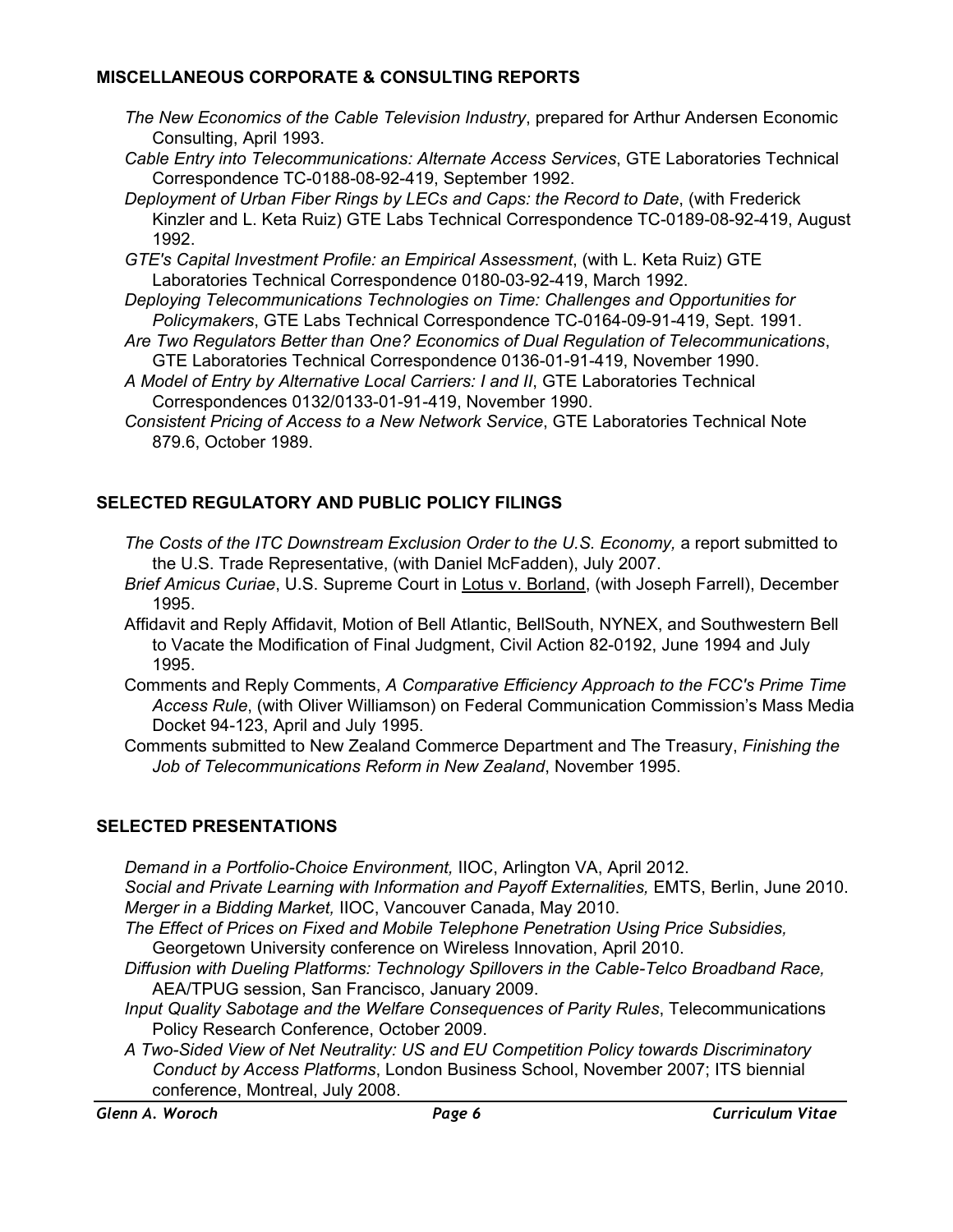## **SELECTED PRESENTATIONS**

- *Mandatory Facility Sharing and Investment in Telecommunications Infrastructure,* RITE Symposium, Tokyo Japan, June 2005; ZEW Workshop, Mannheim, Germany, December 2006.
- *Layered Regulation,* New Millennium Research Council, Washington, June 2004; Stanford-Japan Center, Kyoto, Japan, April 2005.
- *Who Sign Up for the Do-Not-Call List?* National Bureau of Economic Research, Cambridge, MA, May 2004.
- Open Access Rules and the Broadband Race, Beyond Microsoft conference, University of California at Berkeley, March, 2001.
- *Do Wireless and Wireline Services Compete?* International Communications Forecasting Conference, Seattle, WA September 2000; TNS Telecoms conference, New Orleans, October 2000 and Las Vegas, October 2002.
- *Competition's Effect on Investment in Digital Infrastructure*, CRTP conference; Telecommunications Policy Research Conference, September 1999; University of Arizona, May 2000; ITS Biennial Conference, Buenos Aires, July 2000; California Public Utility Commission, San Francisco, July 2000; Northwestern University, October 2000.
- *Building U.S. Infrastructure for Ecommerce, The Digital Economy in International Perspective*, Washington, D.C., May 1999; Cyber Rendezvous, Jackson Hole, WY, October 1999.
- *Economics of Network Interconnection*, Sogang University and Korean Telecom, Seoul, Korea, December 1998; University of the Andes, Bogota, Colombia, July 1997.
- *Investment in Local Network Infrastructure under Deregulation*, CRTP, University of Michigan, June 1998; Fordham, NYC, October 1998; KDI and KISDI, Seoul, Korea, December 1998.
- *Antitrust's Future in Local Exchange Markets: An Economist's View*, American Bar Association annual meetings, San Francisco, August 1997.
- *Regulatory Pricing Rules and the New Telecom Act*, University of California, Berkeley, October 1996; California Public Utility Commission, May 1997; Federal Reserve Bank of Cleveland, July 1997; University of the Andes, Bogota, Colombia, July 1997.
- *Symmetric Regulation of Deregulated Telecommunications Markets*, Consortium for Research on Telecommunications Policy, Northwestern University, May 1996.
- *Interconnection and Foreclosure of Network Competition*, ITS Interconnection & Interoperability Symposium, Wellington, New Zealand, October 1995.
- *Microsoft Plays Hardball: Use of Nonlinear Pricing and Technical Incompatibility to Exclude Rivals in Operating Software*, Western Economic Association, San Diego, July 1995; Stanford University, June 1996.
- *Turning the Cables: Strategic Analysis of Cable Entry into Telecommunications*, Columbia University, NYC, December 1993; AEI Telecommunications Summit, Washington, July 1994; ITS Symposium, Boulder, January 1995; TPRC, Solomon Island, MD, October 1995.
- *Intellectual Property Protection for the National Information Infrastructure: Getting the Rules Right from the Start*, NSF's Information Infrastructure Forum, Annenberg Foundation, Washington DC, July 1994.
- *Monopoly Pricing with Network Externalities*, Berkeley, April 1994; AEA, Anaheim, January 1996.
- *Benefits and Pitfalls of Network Interconnection*, Columbia University, December 1992; University of Illinois, March 1993; Western Economics Association, Lake Tahoe, June 1993.
- *An Empirical Model of Innovative Entry and a Test of Strategic Deterrence: an Application to Local Access Markets*, 20th Telecommunications Policy Research Conference, Solomon Island, MD, September 1992; UC-Davis, May 1993.